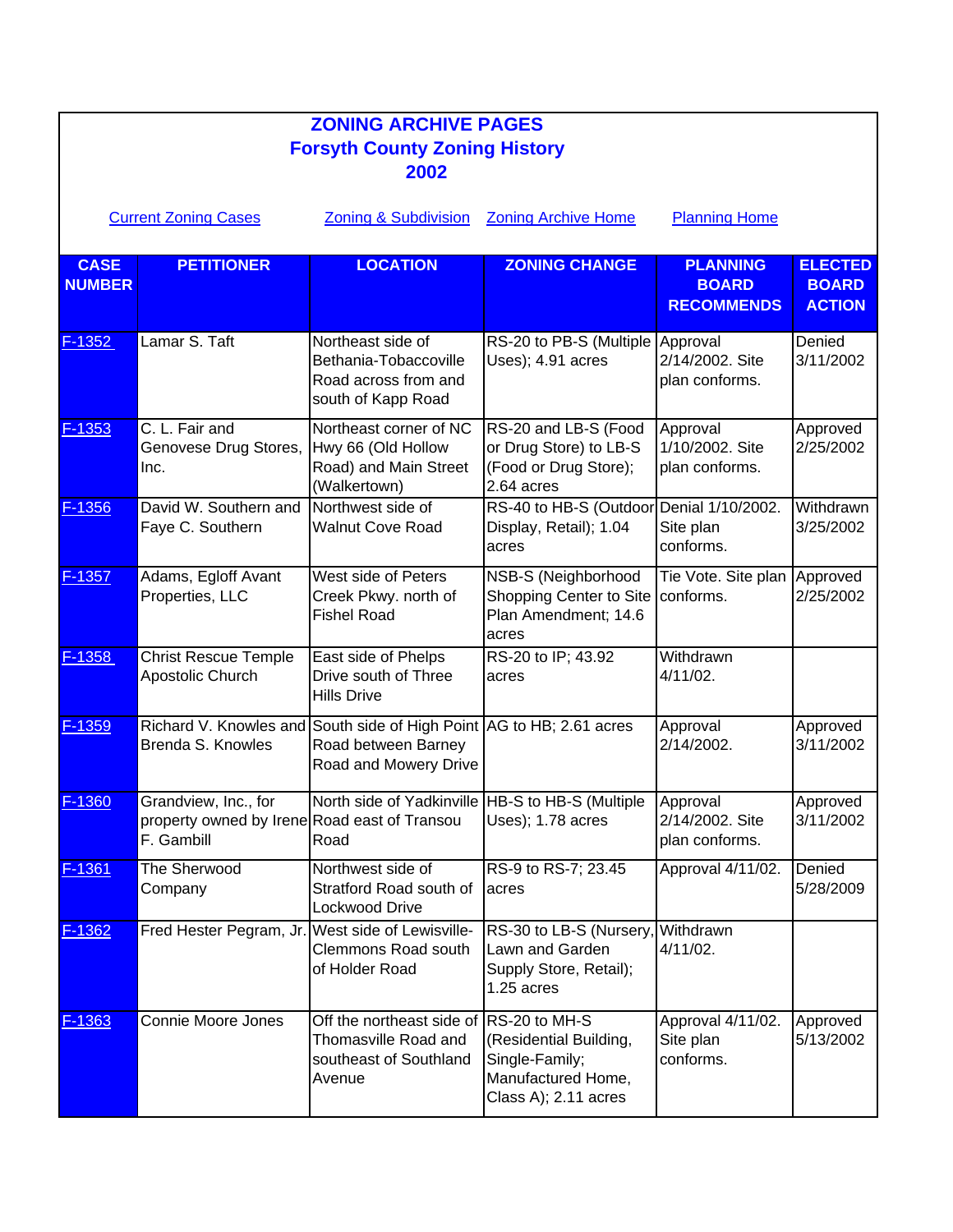| F-1364         | Centex Homes for<br>property owned by<br>others                                        | East side of Styers Ferry RS-9 to RM-5-S<br>Road across from<br>Woodcove Drive and<br><b>Hollow Wood Court</b> | (Residential Building,<br>Multifamily; Residential<br>Building, Townhouse);<br>28.8 acres                                                                                   | Approval 5/9/02.<br>Site plan<br>conforms.             | Approved<br>6/24/2002  |
|----------------|----------------------------------------------------------------------------------------|----------------------------------------------------------------------------------------------------------------|-----------------------------------------------------------------------------------------------------------------------------------------------------------------------------|--------------------------------------------------------|------------------------|
| $F-1365$       | James Oakley and<br>Diane Oakley                                                       | West side of Winthrop<br>Street south of Harley<br><b>Drive</b>                                                | RS-20 to PB-S (Multiple<br>Uses); 0.37 acre                                                                                                                                 | Approval<br>6/13/2002.                                 | Approved<br>7/22/2002  |
| F-1366         | <b>Billy Disher, Frances</b><br>Disher, E. J. Holcomb<br>and Dorothy Holcomb           | West and east sides of<br>Rocky Branch Road<br>south of NC 66                                                  | Tract One: RM-12 and<br>RS-9 to RM-8-S<br>(Multiple Uses); 54.96<br>acres and Tract Two:<br>RS-9 to LO-S (Multiple<br>Uses); 13.02 acres                                    | Approval 5/9/02.<br>Site plan<br>conforms.             | Approved<br>8/12/2002  |
| F-1367         | Martha S. Whicker and<br>C. F. Spaugh, Jr.                                             | North side of<br><b>Clemmonsville Road</b><br>west of Griffith Road                                            | GI to LI; 1.79 acres                                                                                                                                                        | Approval 5/9/02.<br>Site plan<br>conforms.             | Approved<br>6/24/2002  |
| F-1369         | Christopher M.<br>Hedgecock, Sr.                                                       | South side of High Point<br>Road east of Trulite<br>Church Road                                                | RS-20 to HB-S (Motor<br>Vehicle, Paint and Body<br>Shop); 1.14 acres                                                                                                        | Approval<br>10/10/2002. Site<br>plan conforms.         | Approved<br>11/11/2002 |
| F-1370         | William E. Benbow,<br>Wanda Benbow, John<br>M. Anderson, and<br>Mandy Anderson         | Road across from Griffin S (PRD); 91.44 acres<br>Road                                                          | Southwest side of Doral AG and RS-20 to RS-30-Approval 8/8/2002.                                                                                                            | Site plan<br>conforms.                                 | Approved<br>10/14/2002 |
| $F-1371$       | Johnny Rothrock, Lewis Western terminus of<br>Rothrock, John Metts,<br>and Jewel Metts | <b>Furman Drive and</b><br>northern terminus of<br>Luck Drive southwest of<br>Thomasville Road                 | AG to RS-9; 39.73<br>acres                                                                                                                                                  | Denial 10/10/2002. Withdrawn                           | 11/11/2002             |
| F-1372         | William F. Joyce and<br>Rebecca H. Joyce                                               | Southern terminus of<br><b>Squire Marshall Road</b>                                                            | RS-40 to LI-S (Landfill,<br>Construction and<br>Demolition); 82.2 acres                                                                                                     | Denial 10/10/2002. Withdrawn<br>Site plan<br>conforms. | 12/16/2002             |
| <u> F-1373</u> | Jones C. Abernethy III<br>and Martha C.<br>Abernethy                                   | South side of Salem<br>Chapel Road east of<br><b>Walnut Cove Road</b><br>(Hwy. 311)                            | RS-40 to RS-40-S<br>(Residential Building,<br>Single-Family and<br>Manufactured Housing,<br>Class A); 4.0 acres                                                             | Denial 10/10/2002. Denied<br>Site plan<br>conforms.    | 11/11/2002             |
| F-1374         | Sidney B. Walters and<br>Carrie M. Walters                                             | of Old Valley School<br>Road                                                                                   | East side of NC 66 north LB-S and RS-20 to LB-S Approval<br>(Motor Vehicle, Repair<br>and Maintenance;<br>Services, Personal;<br>Restaurant without<br>Drive-Through); 0.46 | 10/10/2002. Site<br>plan conforms.                     | Approved<br>11/25/2002 |
| $F-1375$       | <b>B &amp; N Partners for</b><br>property owned by<br>others                           | Southwest side of<br><b>Helsabeck Road south</b><br>of Tuttle Road                                             | AG to RS-20; 13.5<br>acres                                                                                                                                                  | Approval<br>10/10/2002.                                | Approved<br>2/10/2003  |